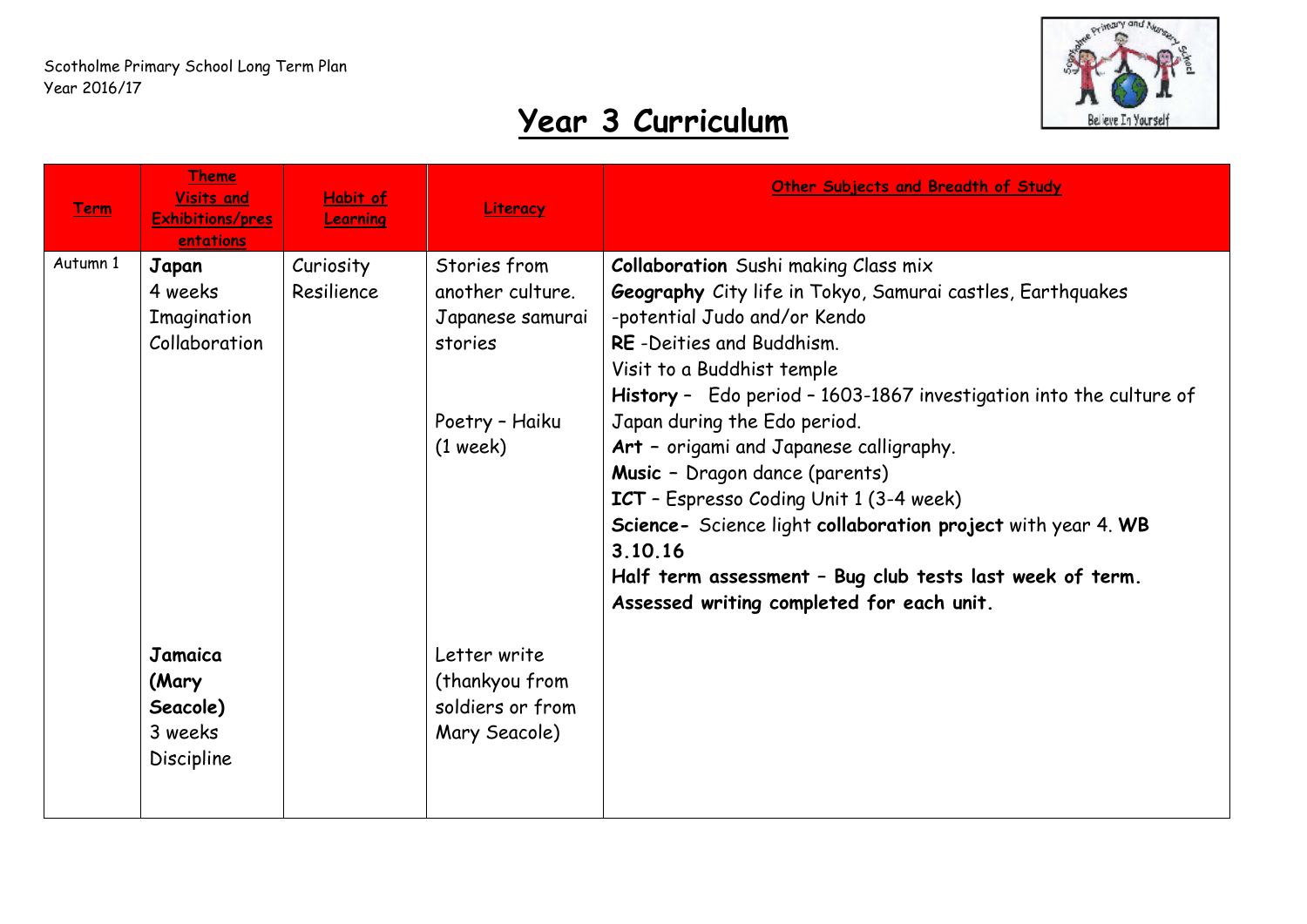

| Autumn 2 | Collaboration<br><b>Discipline</b><br>Curiosity<br>Resilience | Healthy<br>Eating<br>2 weeks<br>Ancient<br>Greece<br>5 weeks<br><b>Discipline</b> | Persuasive writing<br>Stories with a<br>historical setting-<br>Story writing | History- The Ancient Greeks<br>Broadway with Adam Pepper 23-24 <sup>th</sup> Broadway 23rd Nov<br>Trip to Nottingham Castle - Ancient Greek session.<br>"It's all Greek to me"<br><b>English -</b> Writing a scene for a play for Theseus and the Minotaur<br><b>Drama</b> - Putting together a play- Troy Story<br>Science - forces, magnets, push/pull, repel and attract.<br>Mad Science.<br>RE- Looking at the importance of Christmas in Christianity.<br><b>Computing - Greek Myth story (2create)</b><br>Half term assessment - Bug club tests last week of term.<br>Assessed writing completed for each unit.<br>Term based reading speed analysis. |
|----------|---------------------------------------------------------------|-----------------------------------------------------------------------------------|------------------------------------------------------------------------------|-------------------------------------------------------------------------------------------------------------------------------------------------------------------------------------------------------------------------------------------------------------------------------------------------------------------------------------------------------------------------------------------------------------------------------------------------------------------------------------------------------------------------------------------------------------------------------------------------------------------------------------------------------------|
|          |                                                               |                                                                                   |                                                                              |                                                                                                                                                                                                                                                                                                                                                                                                                                                                                                                                                                                                                                                             |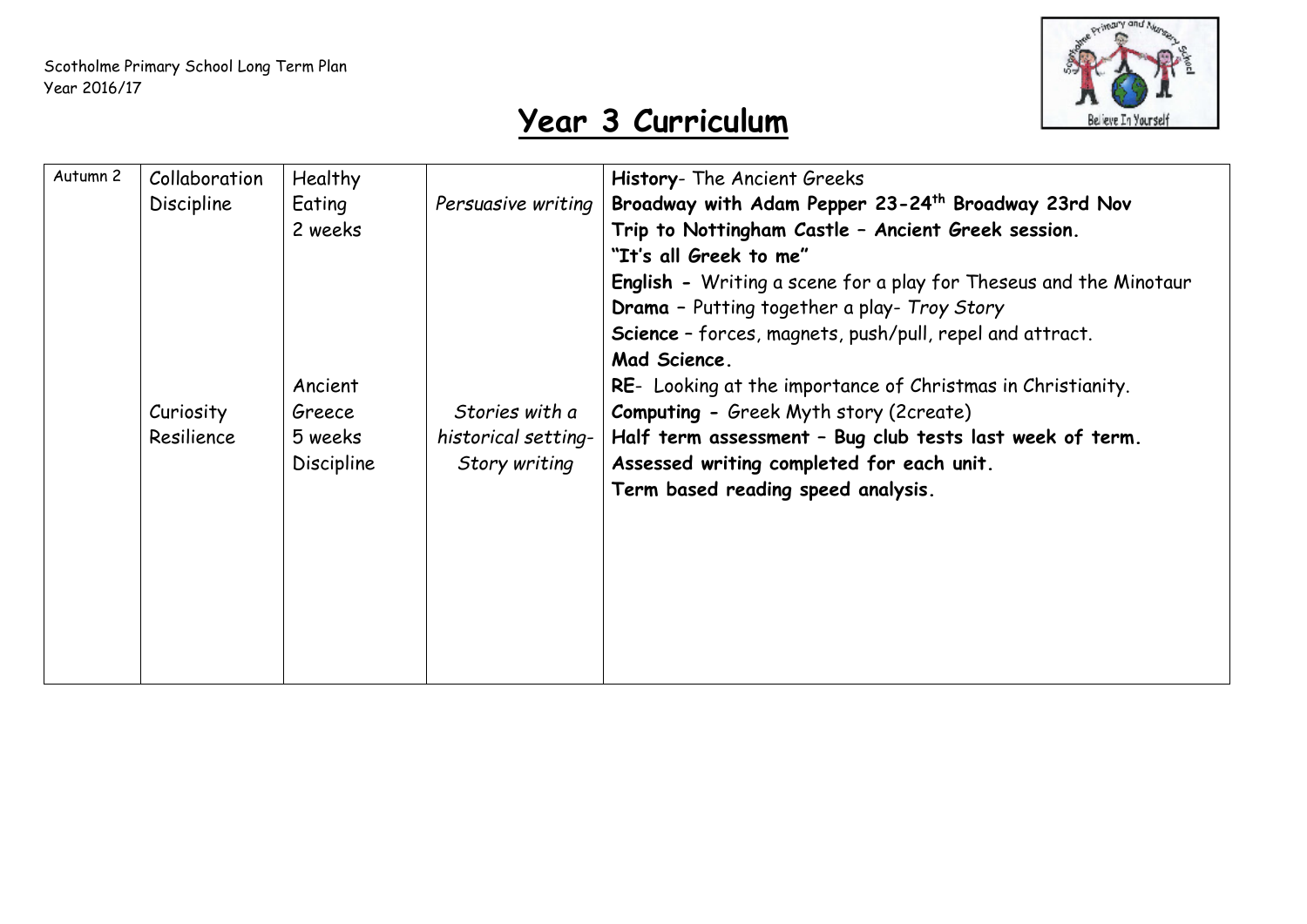

| Spring 1 | 4 weeks<br>Imagination<br>Robin Hood -                           | Curiosity<br>Resilience | Stories from<br><b>Imaginary Worlds</b><br>Story writing | Art-3D design of an imaginary world<br>Literacy - Theatre visit<br>Computing -<br>1. E-safety reliability and the internet.<br>2. Internet/Web definitions<br>3. Computer components- what they do.<br>History - research, evidence -primary and secondary<br>Different view points |
|----------|------------------------------------------------------------------|-------------------------|----------------------------------------------------------|-------------------------------------------------------------------------------------------------------------------------------------------------------------------------------------------------------------------------------------------------------------------------------------|
|          | from Maid<br>Marion's point<br>of view<br>3 weeks<br>Imagination |                         | Stories with a<br>dilemma                                | <b>Starting point- Visit to Sherwood Forest</b><br>Half term assessment - Bug club tests last week of term.<br>Assessed writing completed for each unit.                                                                                                                            |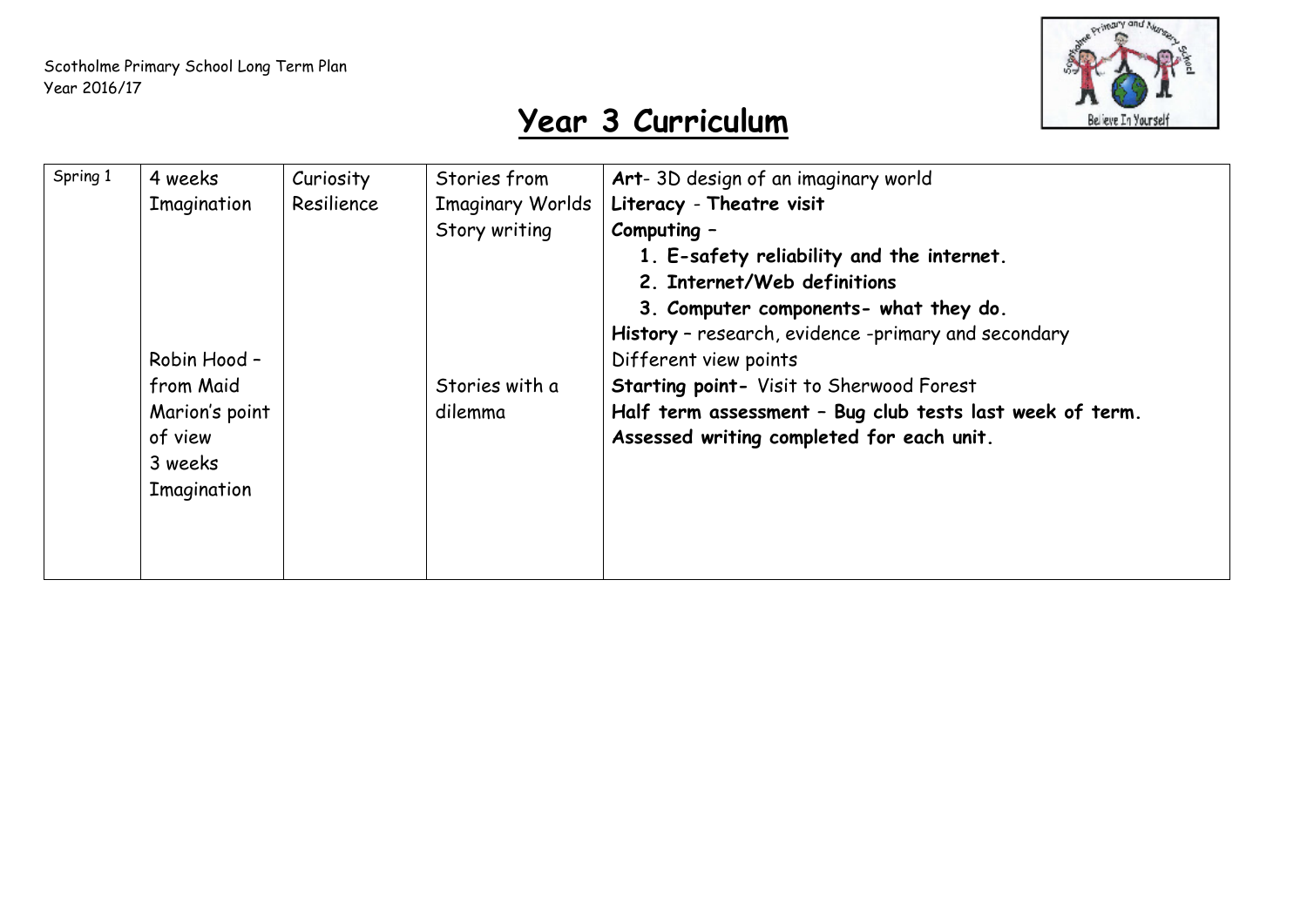

| Spring 2 | Women's        | Curiosity  | Non-             | History - research contribution of a significant person               |
|----------|----------------|------------|------------------|-----------------------------------------------------------------------|
|          | <b>History</b> | Resilience | chronological    | Literacy- writing a non-chronological report on an important woman in |
|          | Month          |            | report           | history.                                                              |
|          | 2 weeks        |            |                  | Starting point- Allotment visit                                       |
|          | Collaboration  |            |                  | DT- Garden design / maths Collaboration?                              |
|          |                |            |                  | Science- conditions for growing plants. How plants use light          |
|          |                |            |                  | (makemegenius.com)                                                    |
|          | Plants         |            | Explanations-why | Computing - espresso                                                  |
|          | 2 weeks        |            | plants grow in   | Half term assessment - Bug club tests last week of term.              |
|          | Imagination    |            | different places | Assessed writing completed for each unit.                             |
|          | Discipline     |            |                  | Term based reading speed analysis.                                    |
|          |                |            |                  |                                                                       |
|          |                |            |                  |                                                                       |
|          |                |            |                  |                                                                       |
|          |                |            |                  |                                                                       |
|          |                |            |                  |                                                                       |
|          |                |            |                  |                                                                       |
|          |                |            |                  |                                                                       |
|          |                |            |                  |                                                                       |
|          |                |            |                  |                                                                       |
|          |                |            |                  |                                                                       |
|          |                |            |                  |                                                                       |
|          |                |            |                  |                                                                       |